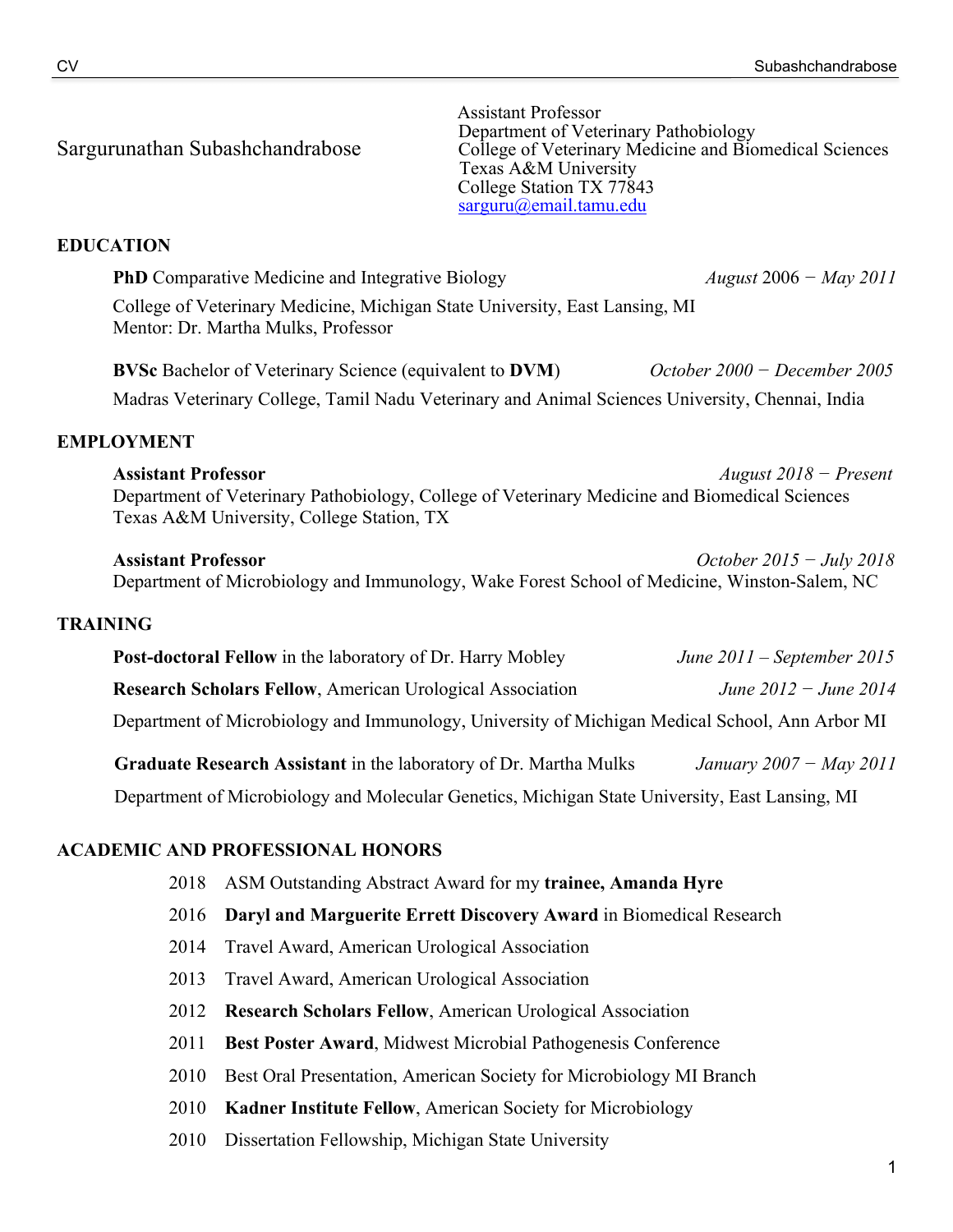- 2010 **Rudolf Hugh Fellowship**, Michigan State University
- 2010 Best Oral Presentation, Michigan State University
- 2009 Summer Research Fellowship, Michigan State University
- 2008 **Student Travel Award**, International Pasteurellaceae Society, Italy
- 2008 Student Travel Award, Michigan State University
- 2006 **Valedictorian**, 26 gold medals for academic excellence in **BVSc** program, Tamil Nadu Veterinary and Animal Sciences University, India
- 2006 Best outgoing student award in the class of 2005, Tamil Nadu Veterinary and Animal Sciences University, India
- 2000 **Merit Scholarship**, 2005 − 2005 Tamil Nadu Veterinary and Animal Sciences University, India

## **PUBLICATIONS**

#### *Primary Research*

- 1. Nagpal R, Wang S, Ahmadi S, Hayes J, Gagliano J, **Subashchandrabose S**, Kitzman DW, Becton T, Read R and Yadav H. 2018. Human-origin probiotic cocktail increases short-chain fatty acid production via modulation of mice and human gut microbiome. *Sci. Rep.* doi:10.1038/s41598-018-30114-4
- 2. Packiriswamy N, Gandy J, Smith SN, Mobley HL, Sordillo LM, and **Subashchandrabose S**. 2017. Distinct Signature of Oxylipid Mediators of Inflammation During Infection and Asymptomatic Colonization by *E. coli* in the Urinary Bladder. *Mediators Inflamm***.** doi: 10.1155/2017/4207928.
- 3. Sintsova A, Smith SN, **Subashchandrabose S**, and Mobley HL. 2017. Role of Ethanolamine Utilization Genes in Host Colonization During Urinary Tract Infection. *Infect. Immun.* doi: 10.1128/IAI.00542-17.
- 4. **Subashchandrabose S,** Filho ERP, Donati GL. 2017. Trace Element Analysis of Urine by ICP-MS to Identify Urinary Tract Infection. *J. Anal. At. Spectrom.* doi: 10.1039/C7JA00141J.
- 5. Hyre AN, Kavanagh K, Kock ND, Donati GL, and **Subashchandrabose S**. 2017. Copper Is a Host Effector Mobilized to Urine during Urinary Tract Infection to Impair Bacterial Colonization. *Infect. Immun***.** doi: 10.1128/IAI.01041-16
- 6. **Subashchandrabose S**, Smith SN, DeOrnellas V, Crepin S, Zahdeh C, Kole MM, and Mobley HL. 2015. *Acinetobacter baumannii* Genes Required for Bacterial Survival During Bloodstream Infection**.**  *mSphere.* doi: 10.1128/mSphere.00013-15*.*
- 7. Brumbaugh AR, Smith SN, **Subashchandrabose S**, Himpsl SD, Hazen TH, Rasko DA, and Mobley HL. 2015. Blocking Yersiniabactin Attenuates Extraintestinal Pathogenic *Escherichia coli* in Cystitis and Pyelonephritis and is a Novel Target to Prevent Urinary Tract Infection. *Infect. Immun.* doi: 10.1128/IAI.02904-14.
- 8. **\*Subashchandrabose S**, Hazen TH, Brumbaugh AR, Himpsl SD, Smith SN, Ernst RD, Rasko DA, and Mobley HL. 2014. Host-specific Induction of *Escherichia coli* Fitness Genes During Human Urinary Tract Infection. *Proc. Natl. Acad. Sci. USA.* doi: 10.1073/pnas.1415959112*.* \*Highlighted in **Nat. Rev. Urology**. doi: 10.1038/nrurol.2014.366.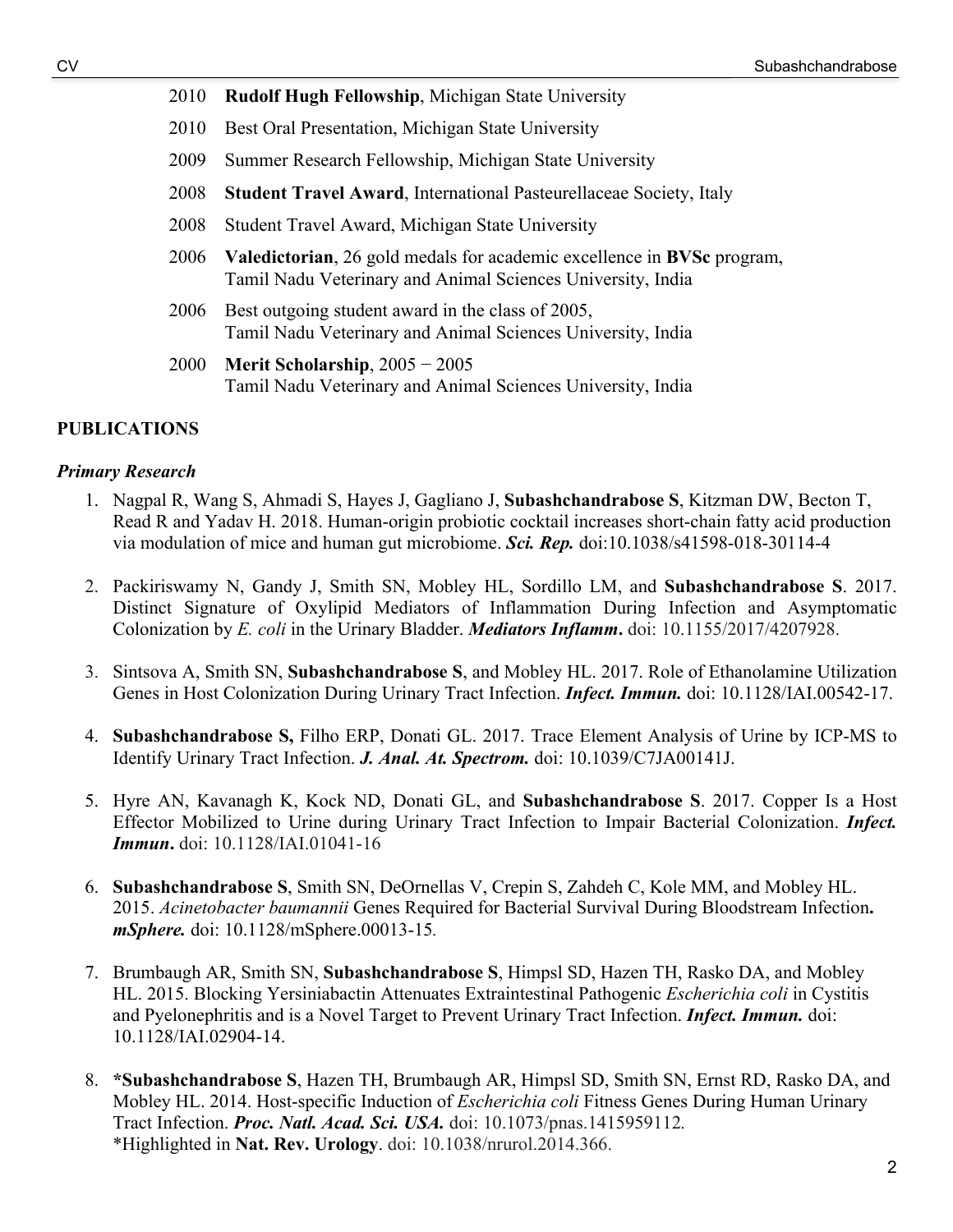- 9. **Subashchandrabose S**, Smith SN, Spurbeck RR, Kole MM, and Mobley HL. 2013. Genome-wide Detection of Fitness Genes in Uropathogenic *Escherichia coli* During Systemic Infection. *PLoS Pathog*. doi: 10.1371/journal.ppat.1003788.
- 10. **Subashchandrabose S**, Hazen TH, Rasko DA, and Mobley HL. 2013. Draft Genome Sequences of Five Recent Human Uropathogenic *Escherichia coli* Isolates. *Pathog. Dis***.** doi: 10.1111/2049-632X.12059.
- 11. **Subashchandrabose S**, Leveque RM, Kirkwood RN, Kiupel M, and Mulks MH. 2013. The RNA Chaperone Hfq Promotes Fitness of *Actinobacillus pleuropneumoniae* During Porcine Pleuropneumonia. *Infect. Immun***.** doi: 10.1128/IAI.00392-13.
- 12. **Subashchandrabose S**, Leveque RM, Kirkwood RN, Kiupel M, and Mulks MH. 2009. Branched-chain Amino Acids are Required for the Survival and Virulence of *Actinobacillus pleuropneumoniae* in Swine*. Infect. Immun***.** doi: 10.1128/IAI.00671-09.

# *Book Chapters and Reviews*

- 1. **Subashchandrabose S** and Mobley HL. 2015. Back to the Metal Age: Battle for Metals at the Host-Pathogen Interface During Urinary Tract Infection. *Metallomics.* doi: 10.1039/C4MT00329B*.*
- 2. **\*Subashchandrabose S** and Mobley HL. 2015. Virulence and Fitness Determinants of Uropathogenic *E. coli*. *Microbiology Spectrum*. doi: 10.1128/microbiolspec.UTI-0015-2012*.*  \*Also published as a chapter in *Urinary Tract Infections – Molecular Pathogenesis and Clinical Management* 2<sup>nd</sup> edition, ASM Press 2017, Edited by Mulvey, Klumpp and Stapleton (Chapter 12, pages 235-262)

# **RESEARCH SUPPORT**

# *Current*

**Title.** Copper is a Host Effector Involved in Protection Against Urinary Tract Infection **PI.** Sargurunathan Subashchandrabose **Agency.** NIDDK, NIH (DK114224A1) **Mechanism.** R01 **Direct Cost**. 228,000/year **Duration.** 12/2017-11/2022

**Title.** Harnessing Copper to Impede Uropathogen Colonization **PI.** Sargurunathan Subashchandrabose **Agency.** NIAID, NIH (AI135645) **Mechanism.** R21 **Direct Cost**. 275,000/2 years **Duration.** 05/2018-04/2020

# *Completed*

**Title.** Developing a Vervet Monkey Model of Urinary Tract Infection **PI.** Sargurunathan Subashchandrabose **Agency.** CTSI, Wake Forest School of Medicine 2016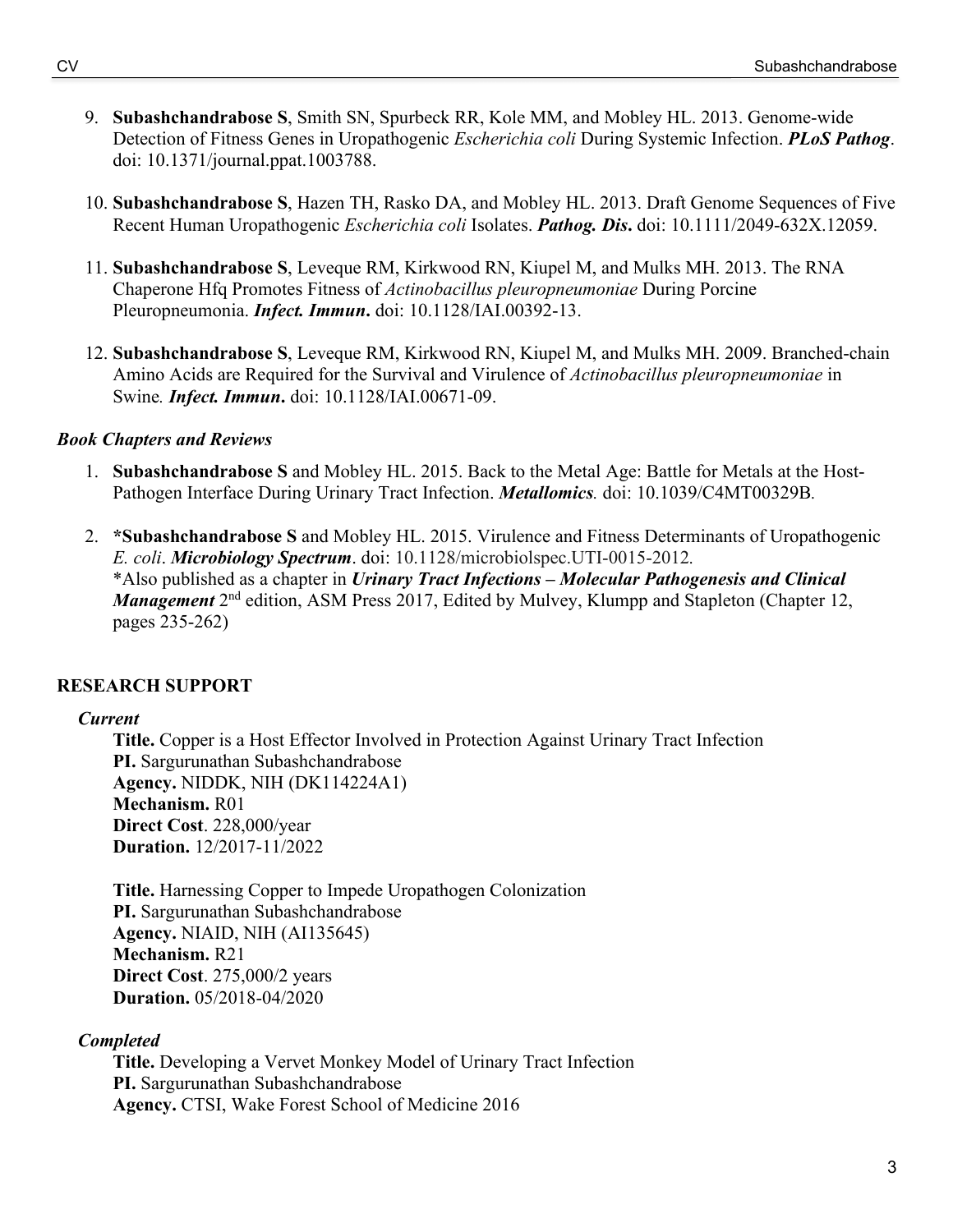**Title.** Copper Dagger: A Novel Weapon Against Urinary Tract Infection **PI.** Sargurunathan Subashchandrabose **Agency.** Errett Fisher Foundation 2016-2017

**Title.** Impact of SGLT2 Inhibitor Treatment on the Urine Microbiome and Urinary Tract Health **PI.** Sargurunathan Subashchandrabose **Agency.** Center for Diabetes, Obesity and Metabolism 2016-2017

**Title.** Genome-wide Identification of Fitness Genes in *Acinetobacter baumannii* During Systemic Infection **PI.** Harry Mobley **Role.** Developed the project and the R21 application **Agency.** NIAID, NIH 2014-2016 Could not be a Co-I due to the postdoctoral fellowship requirement on not having concurrent grants.

**Title.** Identification of Genes Expressed in Uropathogenic *E. coli* During Human Infections **Role.** PI, Research Scholars Fellow

**Agency.** American Urological Association 2012-2014

This highly competitive and prestigious postdoctoral fellowship provided salary support (100%) and travel expenses for meetings and career development events. I have published two primary research articles and a review article during this funding cycle.

**Title.** Role of the RNA chaperone Hfq in *Actinobacillus pleuropneumoniae* infection **PI.** Martha Mulks **Role.** Co-PI (developed the research proposal) **Agency.** Michigan State University CVM Endowed Research Funds 2010-2011 I wrote the grant, designed experiments, analyzed data, wrote the manuscript and published the findings.

# **SERVICE**

# *GRANT REVIEWER-NIH*

2018 DKUS G 90, Urology and Urogynecology SBIR STTR, November Meeting 2018 DKUS G 90, Urology and Urogynecology Applications, June Meeting 2018 DKUS G 90, Urology and Urogynecology Applications, February Meeting 2017 DKUS G 90, Urology and Urogynecology Applications, October Meeting

# *INSTITUTIONAL COMMITTEES*

| 2019 | Member, Infectious Diseases Faculty Search Committee, Texas A&M University                      |
|------|-------------------------------------------------------------------------------------------------|
| 2019 | Interviewer for DVM Program Applicants, Texas A&M University                                    |
| 2019 | Interviewer for BIMS Graduate Program Applicants, Texas A&M University                          |
|      | 2018-Present Member, Pathobiology Faculty Mentoring Program Committee, Texas A&M University     |
|      | 2017-Present Member, Bacteriology Faculty Recruitment Committee, Wake Forest School of Medicine |
|      | 2017-Present Member, Animal Care and Use Committee, Wake Forest School of Medicine              |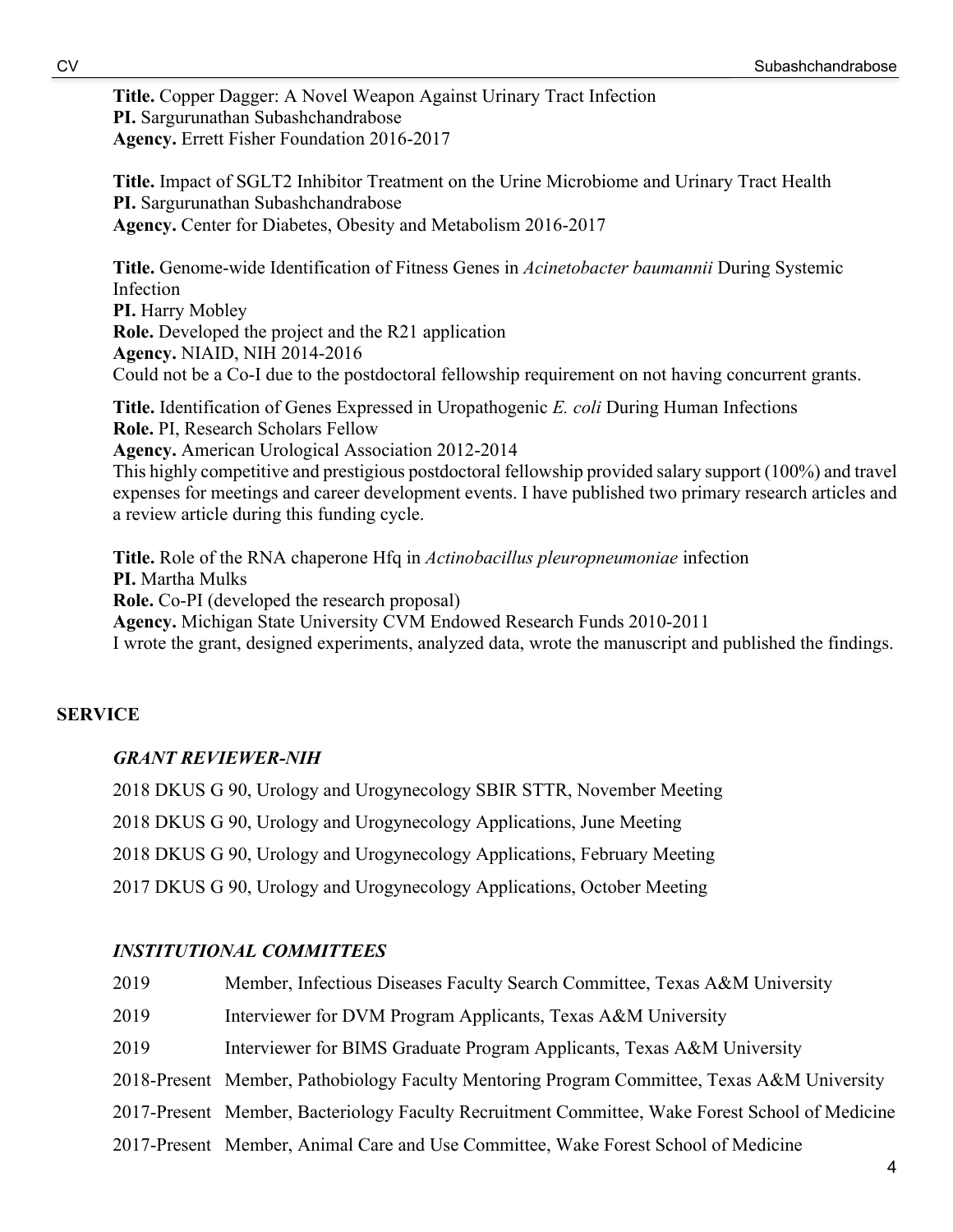2017 Chair, Faculty Retreat Organizing Committee, Wake Forest School of Medicine

2016-Present Member, Faculty Representative Council, Wake Forest School of Medicine

2016 Member, Faculty Retreat Organizing Committee, Wake Forest School of Medicine

## *JOURNAL CLUB ORGANIZER*

2019-Present Bacteriology Journal Club at Texas A&M University

Forum to discuss current articles on bacterial pathogenesis, host response, and antimicrobial resistance for trainees and Faculty working in related areas.

## *OTHER SERVICE TO COLLEGE AND UNIVERSITY*

- 2019 Judge, BIMS Graduate Student Poster Presentations, Texas A&M University
- 2019 HATCH grant reviewer for Dr. Vishal Gohil, Department of Biochemistry and Biophysics, Texas A&M University

# *REVIEWER FOR JOURNALS*

Journal of Clinical Microbiology, Frontiers in Microbiology, Future Microbiology, Scientific Reports, Journal of Clinical Investigation Insight, Journal of Virology, PLoS ONE

## *EDITORIAL BOARDS*

Frontiers in Microbiology

# **TEACHING EXPERIENCE**

Course Director, **Bacteria in Health and Disease** VTMI 689 Spring 2019, Texas A&M University

Course Director, **Fundamentals of Bacteriology** MCB 732 Spring 2018, Wake Forest School of Medicine

Lecturer, **Bacterial Genetics** MCB 701 Fall 2017, Wake Forest School of Medicine

Discussion Leader, **Advanced Topics** MICR 749 Fall 2016 & 2017, Spring 2018 Wake Forest School of Medicine

Lecturer, **Bacteriology** MCB 702 Spring 2016, 2017 & 2018, Wake Forest School of Medicine

Lecturer, **Fundamentals of Bacteriology** MCB 732 Spring 2016 & 2017, Wake Forest School of Medicine

Guest lecturer in **Bacterial Pathogenesis** course Fall 2014, Eastern Michigan University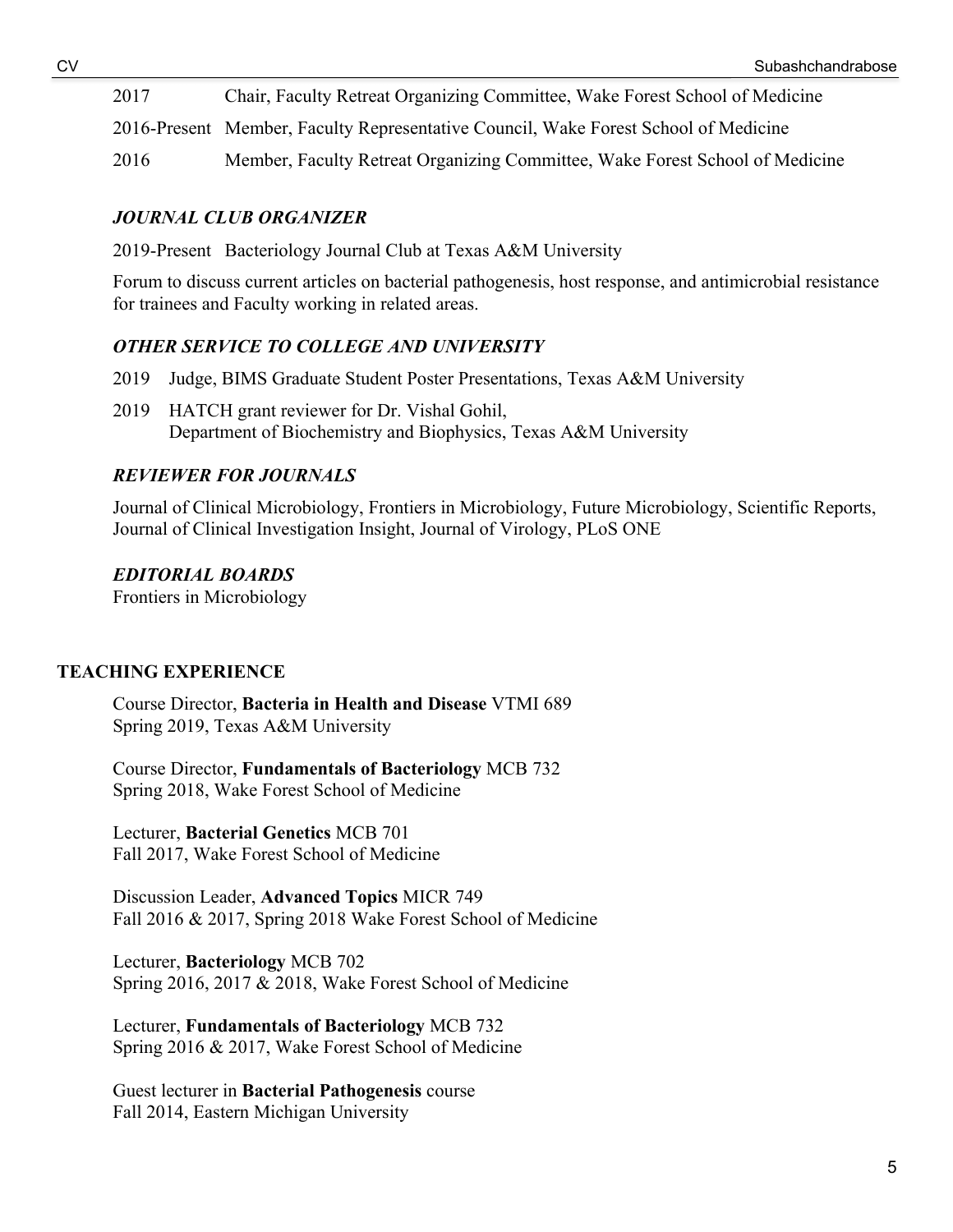Guest lecturer in **Use and Care of Animals in Research Module** PIBS 503 Fall 2014, University of Michigan

Graduate Teaching Assistant for **Advanced Microbial Genomics Laboratory** MMG434 Spring 2010 Michigan State University

Graduate Teaching Assistant for **Introduction to Cells and Molecules Laboratory** BS111L Fall 2007 and Spring 2009, Michigan State University

Graduate Teaching Assistant for **Medical School Microbiology Laboratory Courses** at Michigan State University

Microbiology and Immunology for I Year MMG522 (Spring 2008, 2009, 2010) Infectious Diseases for II Year HM511 (Fall 2007, 2008, 2010) Pulmonary Domain for II Year HM525 (Spring 2008, 2009, 2010) Digestive Domain for II Year HM528 (Spring 2007, 2008, 2010)

#### **MENTORING EXPERIENCE**

#### **Graduate Students**

#### **Doctoral Degree**

| 2019-Present                             | Kaitlin Casanova, PhD student, Texas A&M University                       |
|------------------------------------------|---------------------------------------------------------------------------|
| 2016-Present                             | Amanda Hyre, PhD student, Wake Forest School of Medicine                  |
|                                          |                                                                           |
|                                          | <b>Masters' Degree</b>                                                    |
| 2018-Present                             | Aswin Hanagal, MS student, Texas A&M University                           |
| 2013-2014                                | Carina Zahdeh, MS student, University of Michigan                         |
| <b>Post-doctoral Fellow</b>              |                                                                           |
| 2017-2018                                | Jamie Jennings-Gee PhD, Wake Forest School of Medicine                    |
| <b>Staff Scientist</b>                   |                                                                           |
| 2019-present                             | Panatda Saenkham PhD, Texas A&M University                                |
| <b>Residents and Visiting Clinicians</b> |                                                                           |
| 2016-2018                                | Negar Motayagheni, MD, Visiting Clinician, Wake Forest School of Medicine |
| 2015-2016                                | W. Keith Ballentine, MD, Resident, Wake Forest School of Medicine         |
| <b>Medical Students</b>                  |                                                                           |
| 2018 Summer                              | Aman Irfanullah, Wake Forest School of Medicine                           |
| <b>Rotation Students</b>                 |                                                                           |
| 2019 Spring                              | Kaitlin Casanova, Rotation Student, Texas A&M University                  |
| 2018 Fall                                | Christian Mitchell, Rotation Student, Texas A&M University                |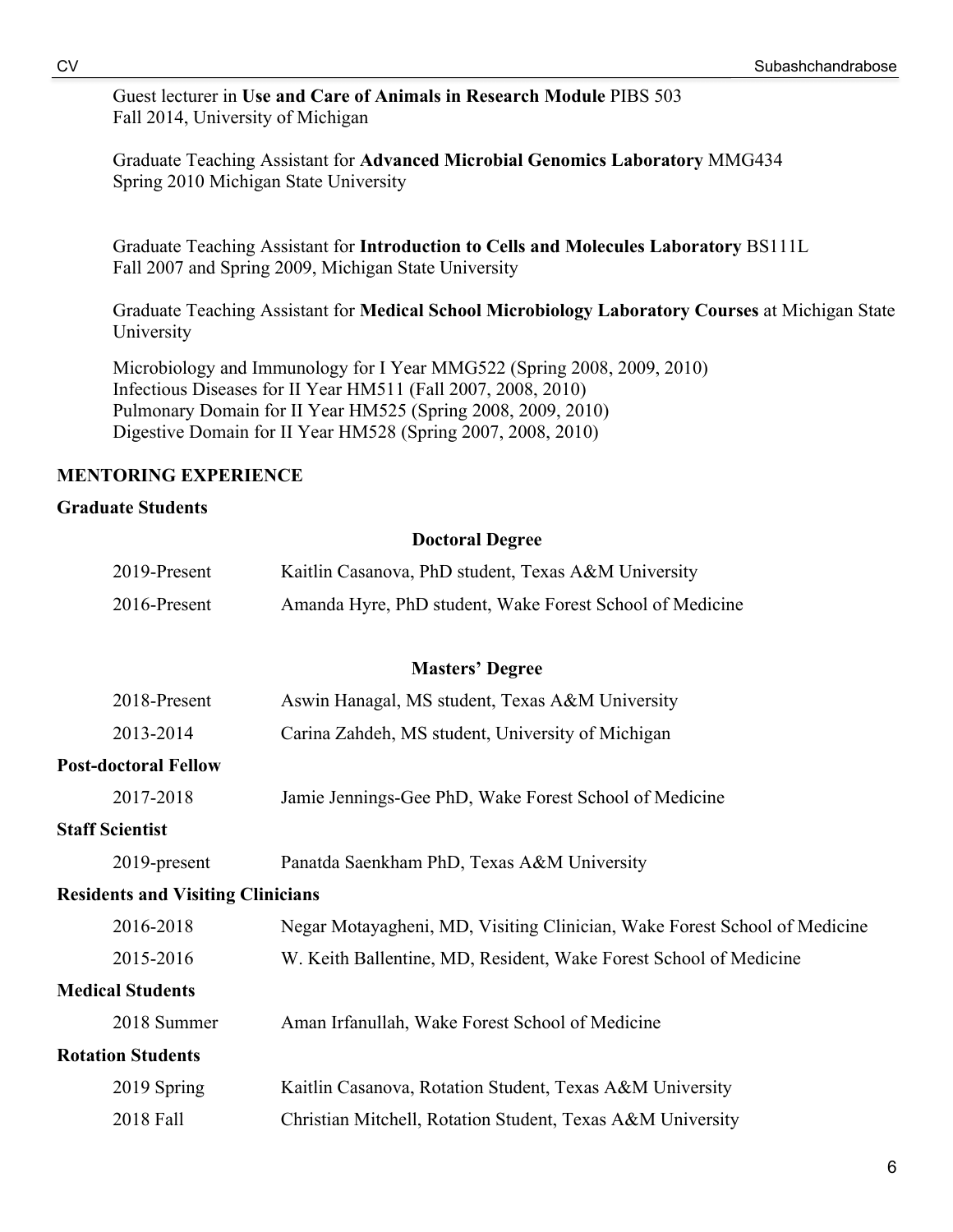| 2017 Fall   | Allison Meyers, Rotation Student, Wake Forest School of Medicine        |
|-------------|-------------------------------------------------------------------------|
| 2017 Spring | Kacy Yount, Rotation Student, Wake Forest School of Medicine            |
| 2016 Fall   | Meghan Ariel Spurrier, Rotation Student, Wake Forest School of Medicine |

## **Undergraduate Students and Interns**

| 2018-present | Chaitali Botcha, Undergraduate Student, Texas A&M University                 |
|--------------|------------------------------------------------------------------------------|
| 2017-2018    | Claudia Costa, Undergraduate Student, Wake Forest University                 |
| 2017-2018    | Ethan Sesco, Undergraduate Student, Wake Forest University                   |
| 2017 January | Katherine Banick, Intern, Salem College                                      |
| 2016 Summer  | Kevin Zhou, Undergraduate Student, University of North Carolina, Chapel Hill |
| 2015-2018    | Peter Michael, Undergraduate Student, Wake Forest University                 |
| 2015-2018    | Noah Eggers, Undergraduate Student, Wake Forest University                   |
| 2013-2015    | Maria Konja, Pre-Med Undergraduate student, University of Michigan           |
| 2012-2013    | Monica Kole, Pre-Med Undergraduate student, University of Michigan           |
| 2010-2011    | Karin Dionne, Pre-Vet Undergraduate student, Michigan State University       |
| 2009-2010    | Tim Stachelski, Pre-Med Undergraduate student, Michigan State University     |
|              |                                                                              |

**Peer Mentoring**. Founding member of a group for research fellows at the University of Michigan to discuss career development in academia.

# **SCIENTIFIC PRESENTATIONS**

#### *Invited Seminars*

| 2019 | Clinical and Scientific Advances in Urinary Tract Infection<br>Columbus, OH Scheduled                        |
|------|--------------------------------------------------------------------------------------------------------------|
| 2019 | Department of Microbiology<br>University of Tennessee, Knoxville, TN                                         |
| 2018 | Department of Microbial Pathogenesis and Immunology<br>Texas A&M University, College Station, TX             |
| 2018 | ASM Microbe 2018 (Previously ASM General Meeting)<br>Atlanta, GA                                             |
| 2018 | FASEB Conference on Trace Elements in Biology and Medicine<br>Lake Tahoe, CA                                 |
| 2018 | Department of Population Health and Pathobiology<br>North Carolina State University, Raleigh, NC             |
| 2018 | Section on Comparative Medicine, Department of Pathology<br>Wake Forest School of Medicine, Winson-Salem, NC |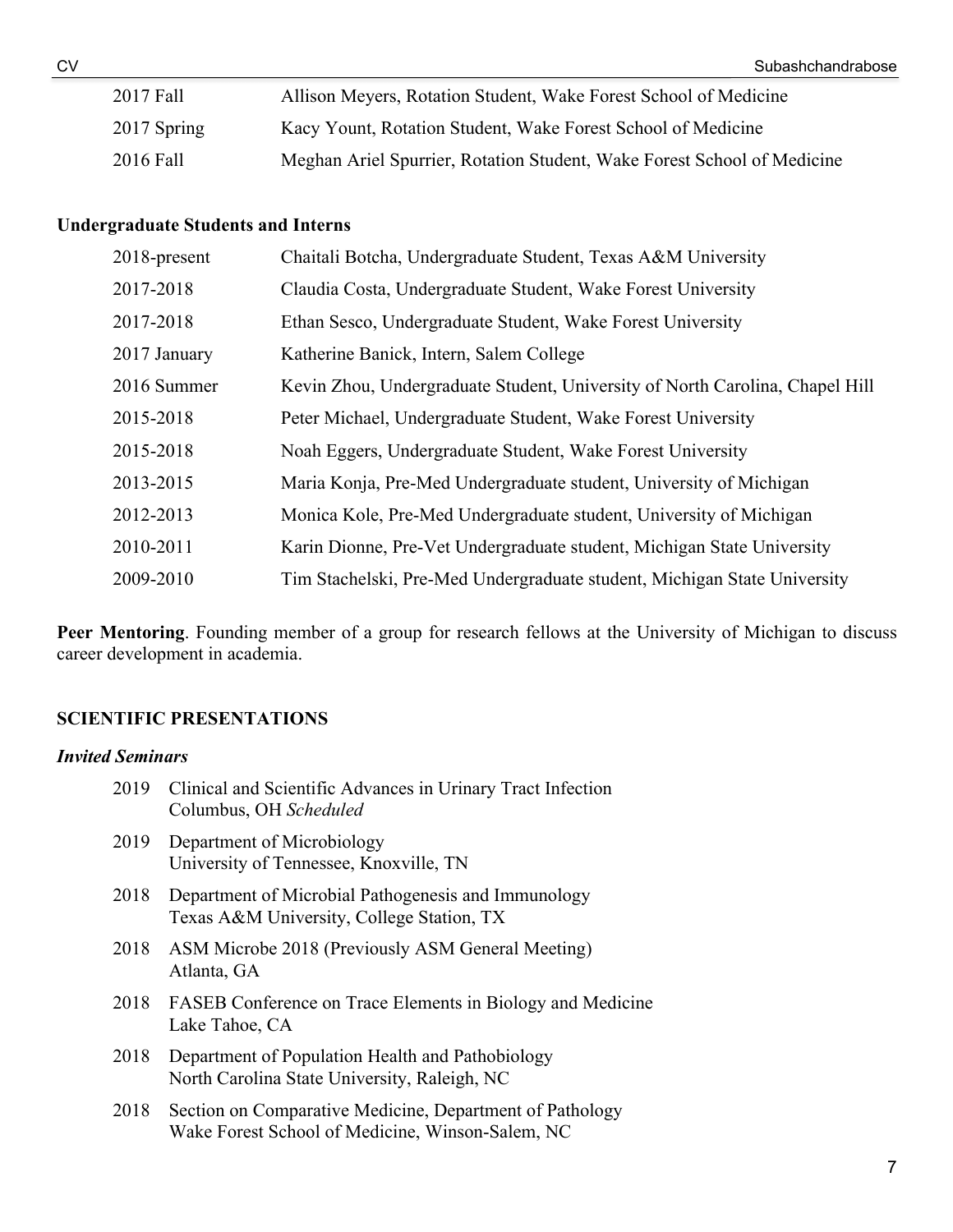| 2018 | <b>Student Invited speaker</b><br>Department of Pathology, Microbiology and Immunology<br>Vanderbilt University Medical Center, Nashville, TN |
|------|-----------------------------------------------------------------------------------------------------------------------------------------------|
| 2017 | Department of Veterinary Pathobiology<br>College of Veterinary Medicine, Texas A&M University, College Station, TX                            |
| 2017 | Non-human Primates in Mucosal Immunology Research Symposium<br>Wake Forest Scholol of Medicine, Winston-Salem, NC                             |
| 2017 | Gordon Research Conference on Cell Biology of Metals<br>West Dover, VT (selected from submitted abstracts)                                    |
| 2017 | Section on Molecular Medicine, Department of Internal Medicine<br>Wake Forest School of Medicine, Winson-Salem, NC                            |
| 2016 | Grand Rounds, Department of Urology<br>Wake Forest School of Medicine, Winson-Salem, NC                                                       |
| 2015 | Department of Microbiology and Immunology<br>Wake Forest School of Medicine, Winson-Salem, NC                                                 |
| 2015 | Department of Plant Pathology and Microbiology<br>University of California, Riverside, CA                                                     |
| 2015 | Department of Microbiology and Immunology<br>Wake Forest School of Medicine, Winson-Salem, NC                                                 |
| 2015 | Department of Cell Biology, Microbiology and Molecular Biology<br>University of South Florida, Tampa, FL                                      |
| 2014 | American Urological Association-North Central Section<br>Chicago, IL                                                                          |
| 2012 | American Society for Microbiology General Meeting<br>San Diego, CA (selected from submitted abstracts)                                        |
| 2008 | <b>International Pasteurellaceae Society Meeting</b>                                                                                          |

#### *Oral Presentations*

2015 Wake Forest Primate Research Center, Winson-Salem, NC

Sorrento, Italy (selected from submitted abstracts)

- 2015 Dept. of Microbiology and Immunology, University of Michigan, Ann Arbor, MI
- 2014 Dept. of Microbiology and Immunology, University of Michigan, Ann Arbor, MI
- 2012 Dept. of Microbiology and Immunology, University of Michigan, Ann Arbor, MI
- 2011 Dept. of Microbiology and Immunology, University of Michigan, Ann Arbor, MI
- 2010 **\*College of Veterinary Medicine, Michigan State University, East Lansing, MI**
- 2010 Dept. of Microbiology and Molecular Genetics, Michigan State University, East Lansing, MI
- 2010 Kadner Institute, American Society for Microbiology, East Lansing, MI
- 2010 **\*American Society for Microbiology-Michigan branch Meeting, East Lansing, MI**